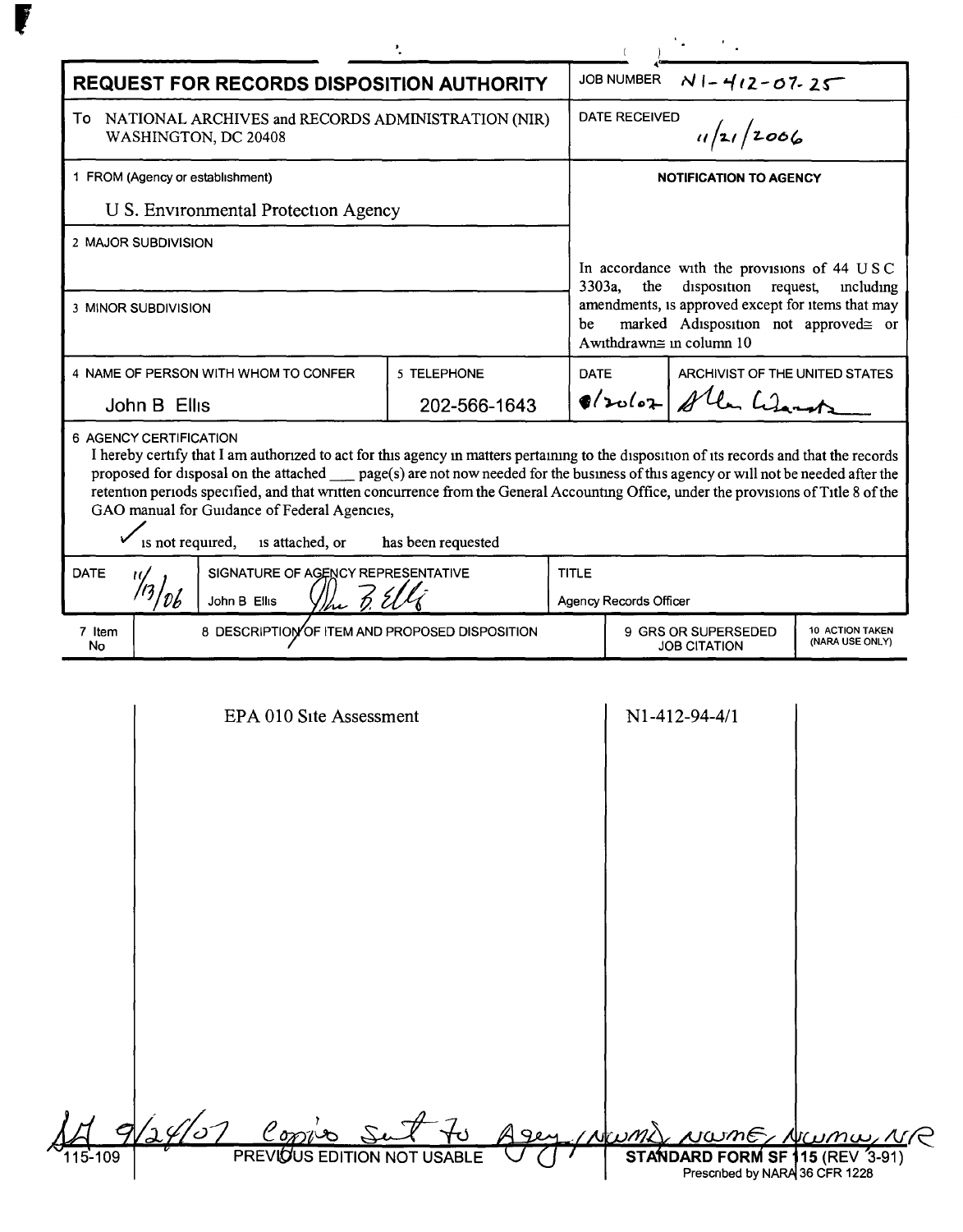# **EPA Records Schedule 010**

Status: Fmal, *03/3112011*

Title: SIte Assessment

Program: Superfund, Brownfields

Applicability: Regions

Function: 108-024-01 - Site and Area Evaluation and Cleanup

# NARA Disposal Authority:

This schedule authorizes the disposition of the record copy in any media (media neutral), excluding any records already in electronic form. Records designated for permanent retention must be transferred to the National Archives m accordance with NARA standards at the time of transfer

•  $N1-412-07-25$ 

# Description:

Includes site-specific records related to sites which were investigated for hstmg on the National Priorities List (NPL) and the Brownfields program Specific types of documents include Site Discovery, Preliminary Assessment (PA), Site Investigation (SI) and Hazard Ranking System (HRS) package (e g, facility worksheet scored by the region/state, site summary documents which describe the site conditions or problems), comments, supporting documentation deletion packages, and documentation which verifies that records supporting site scores exist in state or regional files Site-specific records also include documents associated with Targeted Brownfields Assessments

# Disposition Instructions:

Item a: No further remedial action planned sites (NFRAPs)

- Disposable
- Close inactive records upon remediation determination
- Destroy 40 years after file closure

Item b: Sites placed on the NPL

- Permanent
- Close mactive records upon remediation determination
- File with related site-specific file (EPA 014)

#### **Item c:** Sites warranting a removal action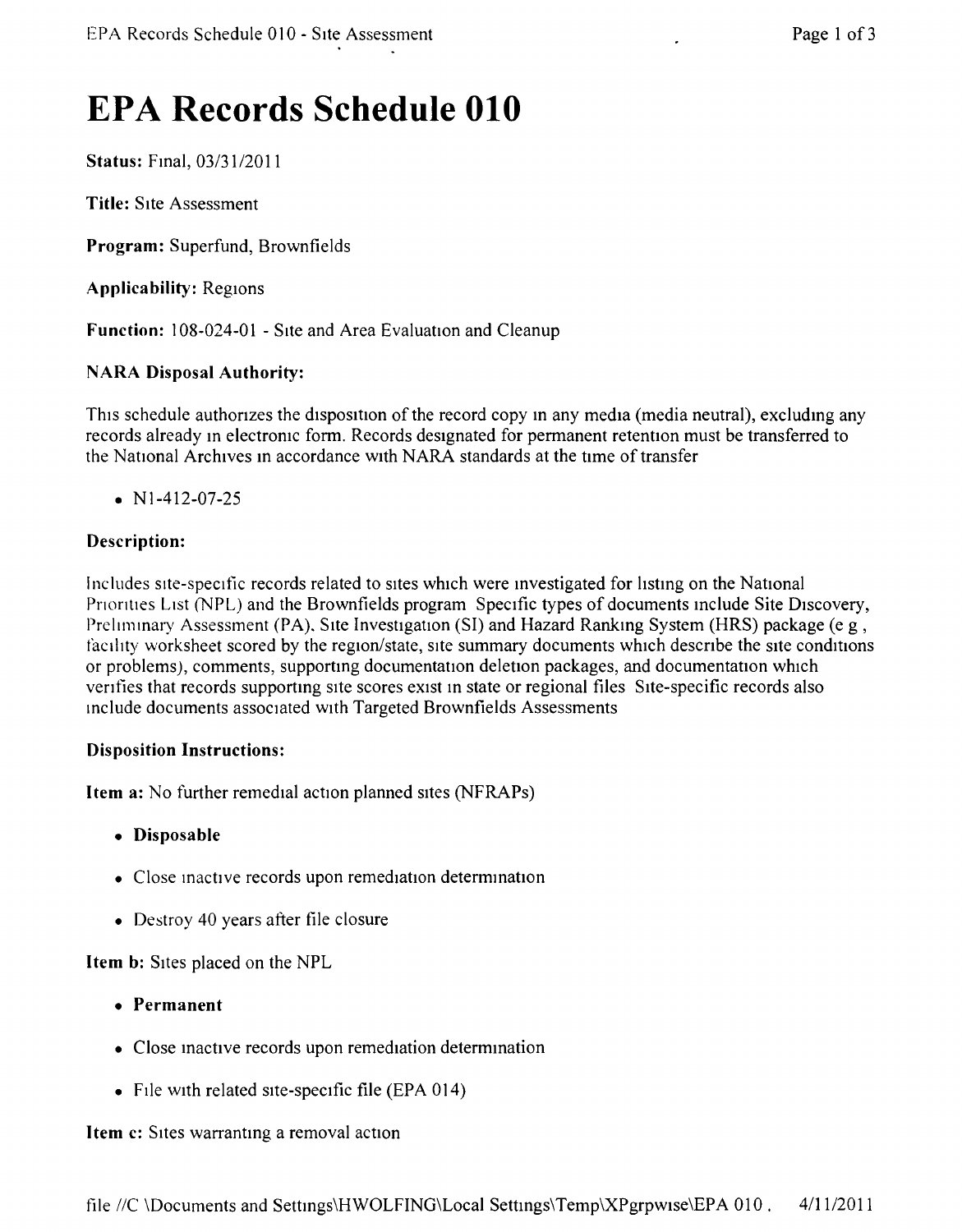- **• Permanent**
- Close inactive records upon remediation determination
- File with related site-specific file (EPA 013)

**Item d:** Sites not yet assigned to the NPL or NFRAP

- **• Contingent**
- Review every 5 years for remediation determination After remediation determination, file as follows No further remedial action planned sites (NFRAPs) - File with NFRAP SIte files and apply disposition instructions for item a NPL determination - File with remedial site files and apply disposition instructions for EPA 014 Removal determination - File with removal site files and apply disposition instructions for EPA 013

# **Guidance:**

Site assessment records for sites placed on the NPL become part of the remedial site file and should be transferred to the office or unit responsible for that senes - See EPA 014 Records for removal actions should be transferred to the office or unit responsible for that series - See EPA 013. Records not yet determined to be NPL or NFRAP should remain in the site assessment series Reference copies of these files held by all other offices can be destroyed when no longer needed to support current activities.

Federal Facilities Hazardous Waste Sites are scheduled as EPA 012 Other Superfund site-specific items are

- EPA 018 Sampling and Analytical Data Files
- EPA 019 Administrative Records
- EPA 020 Contract Management Records
- EPA 025 Enforcement Records

See EPA 024 for Cost Recovery Records Brownfields grants are covered by EPA 001 - Grants and Other Program Support Agreements - Superfund Site Specific

Records containing sensitive information must be shredded or otherwise definitively destroyed to protect confidentiahty

# **Reasons for Disposition:**

The followmg change was made in the *03/3112011* version:

• Deleted disposition items  $d(1)$ -(3) and replaced with item d with a contingent disposition

The following change was made in the *07/3112008* version,

• Divided disposition item d into three subitems

The schedule has been revised to include site assessment records for Brownfields sites. The proposed retention is consistent with other site assessment records and meets the program's administrative needs